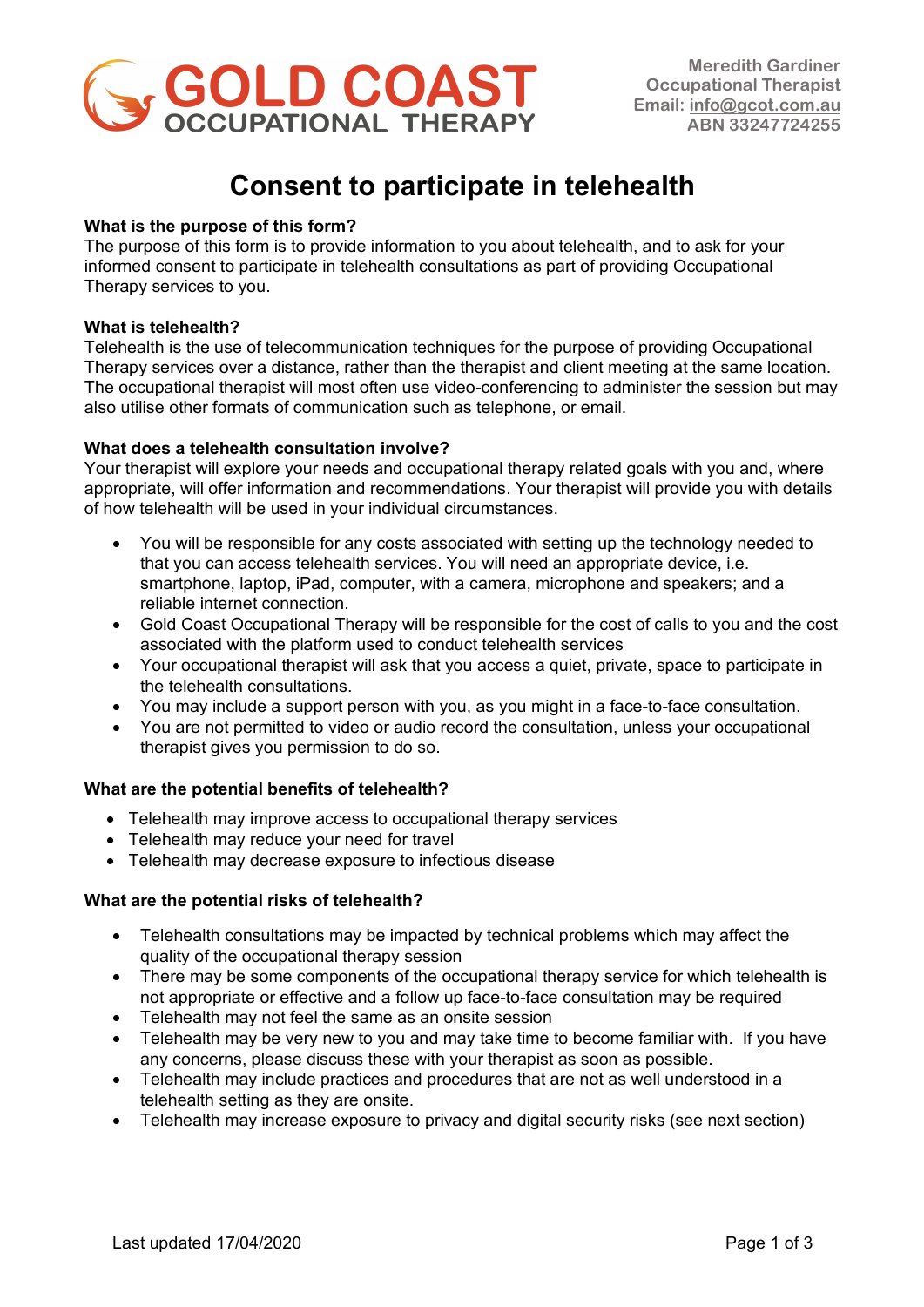# **SOLD COAST**

**Meredith Gardiner Occupational Therapist Email: info@gcot.com.au ABN 33247724255** 

#### **Will my privacy be protected?**

Gold Coast Occupational Therapy is subject to the Privacy Act 1988 and must comply with obligations related to the collection, use and disclosure of personal information, including through telehealth*.*

Your occupational therapist needs to collect and record personal information from you that is relevant to your situation, as a necessary part of the occupational therapy assessment and intervention that is conducted. The occupational therapist must maintain confidentiality and privacy standards during sessions, and in creating, keeping and transmitting records.

At times, audio and video recordings of sessions may be taken to support the occupational therapists work. The occupational therapist will inform you before a recording takes place and will provide you with the reason for doing so. You can refuse to be recorded for any reason.

A detailed description of how your personal information is managed, how you can access your personal information, and how to lodge any concerns or complaints about this service or how your personal information is managed must be provided to you by your occupational therapist on request.

While the occupational therapist is obligated to meet standards to protect your privacy and security, telecommunication, including video-conference, may increase exposure to hacking and other online risks; as with all online activities, there is no guarantee of complete privacy and security protection. You may decrease the risk by using a secure internet connection, meeting with the occupational therapist from a private location, and only communicating using secure channels.

#### **What does informed consent mean?**

There are a few important principles related to informed consent:

- **You must be given relevant information.** Ask the occupational therapist if you have questions about telehealth and the services offered.
- **You have the right to understand the information.** Ask the occupational therapist for more information if you do not understand.
- **You have the right to choose.** If you do not agree to telehealth, you may refuse to participate. You may agree to or refuse specific activities within the session.
- **You have the right to stop using telehealth anytime.** You can change your mind about telehealth or a specific activity or procedure, even in the middle of a session.
- **You can agree or refuse in writing or verbally.** You may give your consent using the form below. You may also give consent or change your mind by telling the occupational therapist. Consent and refusal that you give verbally will be documented by the occupational therapist.
- **You can ask about alternatives to telehealth.** If you refuse or change your mind about telehealth services, your occupational therapist will discuss any other options with you. The occupational therapist may or may not be able to offer alternative services.